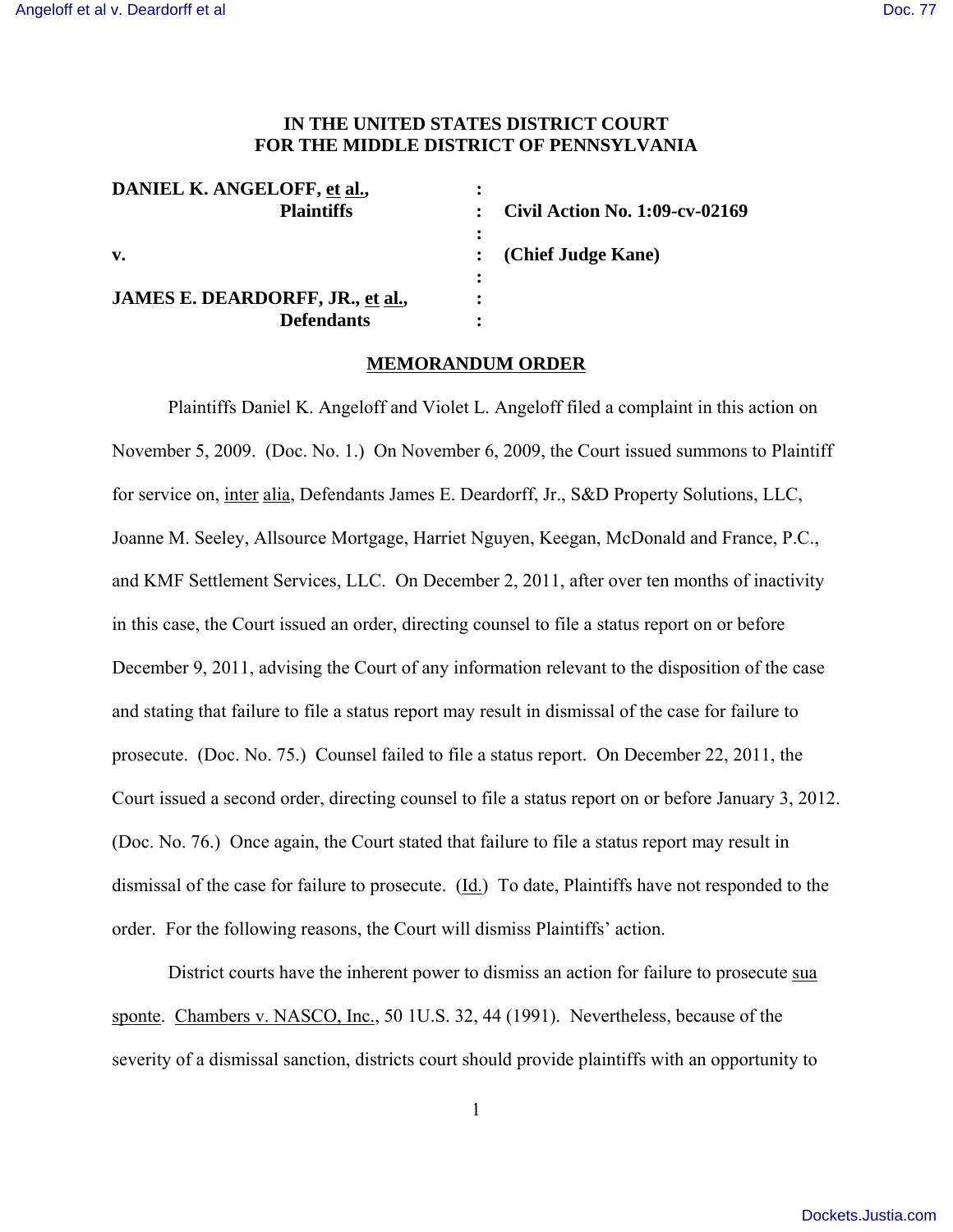explain their reasons for failing to prosecute their action or comply with court orders prior to dismissing a case sua sponte. Briscoe v. Klaus, 538 F.3d 252, 258 (3d Cir. 2008). After plaintiffs are given this opportunity, the United States Court of Appeals for the Third Circuit has identified six factors a court should consider before dismissing an action for failure to prosecute:

> (1) the extent of the party's personal responsibility; (2) the prejudice to the adversary caused by the failure to meet scheduling orders and respond to discovery; (3) a history of dilatoriness; (4) whether the conduct of the party or the attorney was will ful or in bad faith;  $(5)$  the effectiveness of sanctions other than dism issal, which entails an analysis of alternative sanctions; and (6) the meritoriousness of the claim or defense.

Poulis v. State Farm Fire & Cas. Co., 747 F.2d 863, 868 (3d Cir. 1984) (emphases omitted). None of these factors is dispositive, and "[e]ach factor need not be satisfied for the trial court to dismiss a claim." Ware v. Rodale Press, Inc., 322 F.3d 218, 221 (3d Cir. 2003). However, the factors "should be weighed by the district courts in order to assure that the 'extreme' sanction of dismissal . . . is reserved for the instances in which it is justly merited." Poulis, 747 F.2d at 870.

First, with respect to Plaintiffs' personal responsibility, the Court finds that Plaintiffs' counsel, Margaret M. Stuski, is primarily responsible for the failure to comply with the Court's orders or otherwise prosecute the instant action. But Plaintiffs cannot be totally devoid of responsibility solely because they are represented by counsel in this action. See Poulis, 747 F.2d at 868. While the Court may excuse a plaintiff's ignorance of the Federal Rules of Civil Procedure, the Court notes that, in this case, reasonably diligent plaintiffs would have taken steps to either ensure that their attorney was actively pursuing this litigation or to retain new counsel if their attorney was not willing or able to do so.

Second, the Court will address the prejudice to Defendants caused by Plaintiffs' failure to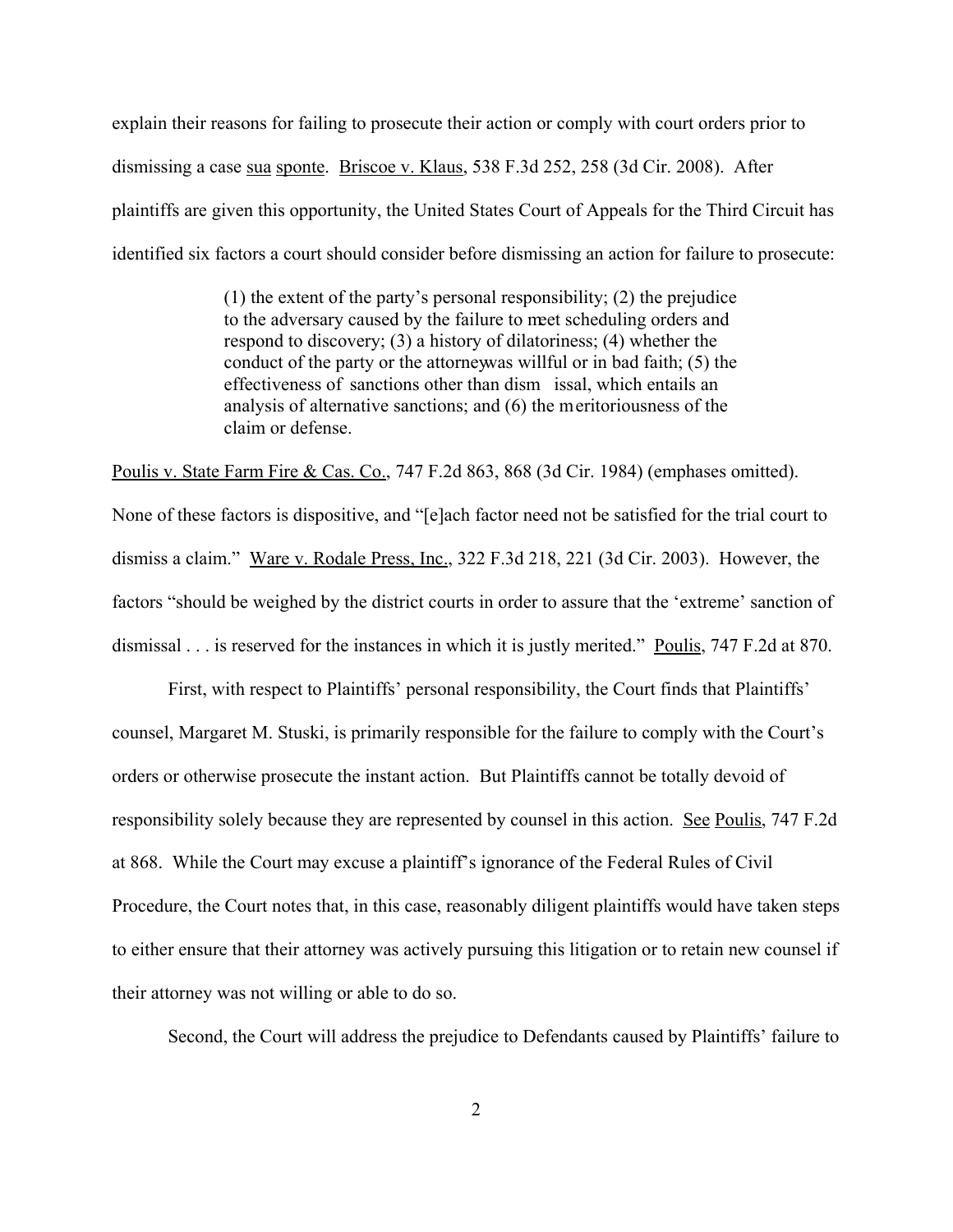prosecute their claims. "Generally, prejudice includes the irretrievable loss of evidence, the inevitable dimming of witness memories, or the excessive and possibly irremediable burdens or costs imposed on the opposing party." Briscoe, 538 F.3d at 259 (internal quotation marks and citation omitted). But "prejudice is not limited to 'irremediable' or 'irreparable' harm. It also includes the burden imposed by impeding a party's ability to prepare effectively a full and complete trial strategy." Id. (internal citations and quotation marks omitted). The instant litigation has been pending for over two years, and Plaintiffs and Ms. Stuski have given no indication that Plaintiffs plan to return to this case. Further, it has been over thirteen months since Plaintiffs filed a document in this case. (See Doc. No. 70.) The Court, therefore, concludes that this prejudice to Defendants weighs in favor of dismissal.

Third, the Court will consider Plaintiffs' history of dilatoriness before the Court. "Extensive or repeated delay or delinquency constitutes a history of dilatoriness, such as consistent . . . tardiness in complying with court orders." Id. at 260. Plaintiffs' conduct in this litigation has not been acceptable. Plaintiffs have taken no action in this case for over thirteen months and failed to even attempt to comply with the Court's December 2, 2011 and December 22, 2011 orders, both of which warned them that failure to file a status report may result in dismissal of the action for failure to prosecute. It appears that Plaintiffs have completely ignored these orders as well as this litigation in its entirety. Accordingly, the Court finds that Plaintiffs' dilatoriness has been significant and weighs heavily in favor of dismissal.

With respect to the fourth factor, the Court must consider whether the conduct of Plaintiffs or their counsel was "the type of willful or contumacious behavior which was characterized as flagrant bad faith." Id. at 262. The Court finds that the conduct of Plaintiffs

3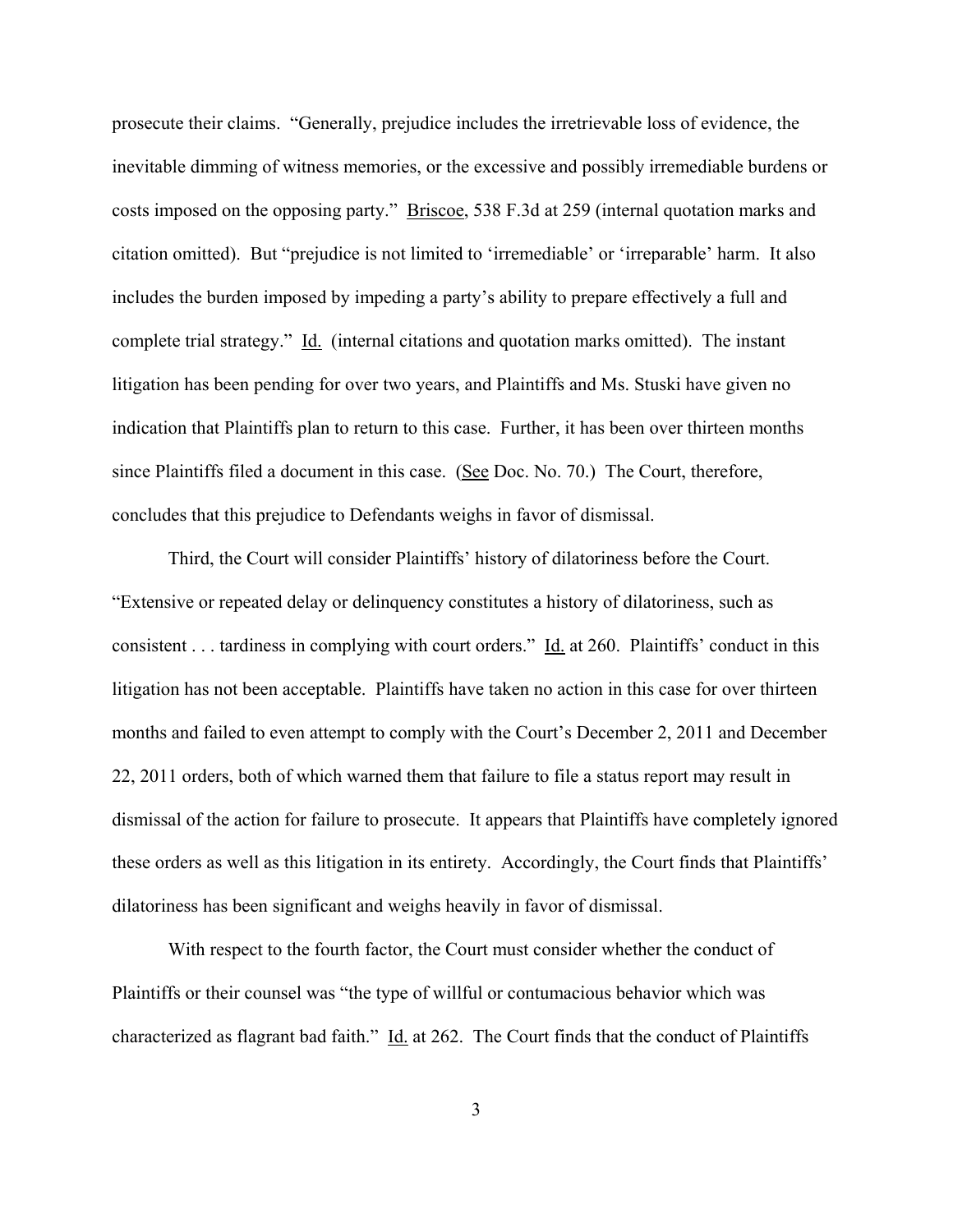and Ms. Stuski demonstrates a willful disregard for the Court's directives and the opposing parties. This factor, therefore, weighs in favor of dismissal.

Regarding the fifth factor, the Court must consider whether alternative sanctions would be effective. Because the Court "cannot envision a[n] [alternative] sanction" that would be effective in bringing about Plaintiffs' compliance with Court orders in this action, the Court concludes that this factor weighs in favor of dismissal. See id.

Finally, in determining whether a plaintiff's claims are meritorious, courts generally use the standard for a motion to dismiss for failure to state a claim. Id. at 263. Thus, a claim is deemed meritorious "when the allegations of the pleadings, if established at trial, would support recovery by plaintiff." Id. Plaintiffs' claims appear to be facially meritorious; their complaint is thirty-six pages in length, includes eleven counts, and avers facts in support of each alleged violation. (Doc. No. 1.) Accordingly, this factor will weigh against dismissal of the action.

In balancing the Poulis factors, there is no "magic formula" or "mechanical calculation" to determine how they are considered. Briscoe, 538 F.3d at 263. Instead, it is within this Court's discretion to balance these factors. Id. Upon weighing the factors, the Court finds that dismissal is warranted in this action. In reaching this decision, the Court is especially mindful of the fact that Plaintiffs have taken absolutely no action to pursue this litigation for over thirteen months. Further, Plaintiffs have failed to respond to two Court's orders. The conduct of Plaintiffs and Ms. Stuski, quite simply, indicates that they have no intention whatsoever to further pursue Plaintiffs' claims.<sup>1</sup> Such conduct cannot be tolerated.

<sup>&</sup>lt;sup>1</sup> The Court notes that Ms. Stuski is counsel for the plaintiff in a similar case pending before this Court, Hocker v. CitiMortgage, Inc., 1:09-cv-00973. In Hocker, Ms. Stuski filed five responses to Court orders during the past two months, indicating that there are no extraordinary